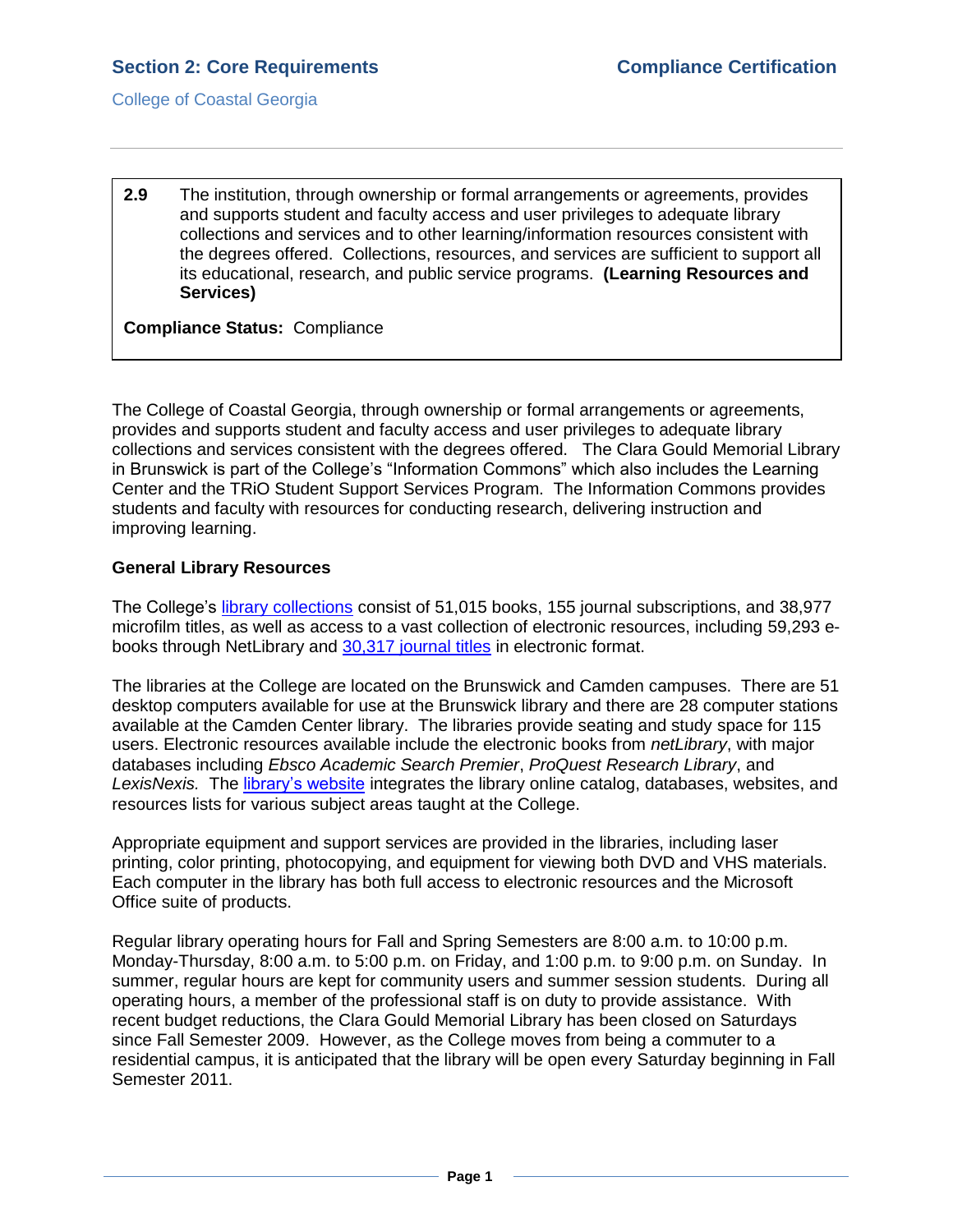College of Coastal Georgia

# **Access to Other Libraries and Electronic Resources**

The library's' electronic subscriptions are provided through local subscriptions and **G**eorgi**A LI**brary **LE**arning **O**nline [\(GALILEO\)](2.9.eGALILEOfactsheet.pdf#page=1), a web-based virtual library. Additionally, students and faculty have access and borrowing privileges to the collections of any of the other libraries within the USG through GALILEO Interconnected Libraries [\(GIL\) Express.](2.9.fGILExpress.htm#page=1) The USG consists of 35 higher education institutions, including four research universities and two regional universities. The combined holdings of the libraries in the system are [15,254,705](2.9.dUSGLibraryHoldings.pdf#page=1) books. Through GIL Express, students and faculty may request and receive books within a period of seven days or less. The College provides access to interlibrary loan services through [LYRASIS.](2.9.gLYRASIS.htm#page=1) The College participates in Georgia Online Database [\(GOLD\),](2.9.hGOLD.pdf#page=1) interlibrary loan consortia for libraries in Georgia who are members of LYRASIS, and Libraries Very Interested in Sharing [\(LVIS\)](2.9.iLVIS.pdf#page=1), a national interlibrary loan consortium for libraries who participate in Online Computer Library Center (OCLC). As members of GOLD and LVIS, the College is able to request facsimiles of articles and borrow books from participating libraries without charge. Articles are sent to the College through [ARIEL,](2.9.jARIEL.htm#page=1) an online facsimile client that enables rapid shipment and receipt of requested articles. The College uses [ILLiad,](2.9.kILLIAD.htm#page=1) a web-based interlibrary loan client that automates the process of handling requests and monitors copyright compliance. The College reviews all its resource sharing agreements and arrangements on an annual basis as a part of its annual renewal process. The College reviews its GIL Express and GALILEO services on a regular basis through participation in discussions and decisions related to these services at the Regents Academic Committee on Libraries [\(RACL\)](2.9.lRACL.pdf#page=1) meetings held in the Fall and Spring of each year

The College also has an [agreement](2.9.mSOLINETagreement.pdf#page=1) with LYRASIS, formerly known as Solinet, for access to its NetLibrary shared collections of electronic books. The LYRASIS NetLibrary agreement is reviewed with each subscription to a new NetLibrary shared collection.

### Circulation & Development

The library has a [collection development policy](2.9.nCollectionDevelopmentPolicy.pdf#page=1) that describes acquisition priorities, gift policies, ethical standards, and de-selection priorities. The library has a [circulation policy](2.9.oCCGACirculationPolicy.pdf#page=1) that describes student and faculty borrowing privileges. The library also has an [interlibrary loan policy](2.9.pInterlibraryLoanPolicy.pdf#page=1) that describes interlibrary loan privileges. [GIL Express policies](2.9.qGILInterlibraryLoan.pdf#page=1) were developed by a committee appointed by the RACL. The Director of Library Services represents the College at all RACL meetings and participated in the development of GIL Express policies. The library's borrowing and interlibrary loan policies are published on the College's library website. GIL Express policies are published on a USG's website.

The Director of Library Services is advised by the Learning Resources Committee, a standing committee of the Faculty Senate concerning library resource and service needs of faculty and students. The Committee reviews resource acquisitions, policies and services provided by the libraries at the College. The library collections, resources and services at the College are sufficient to supports all its educational, research and public service programs.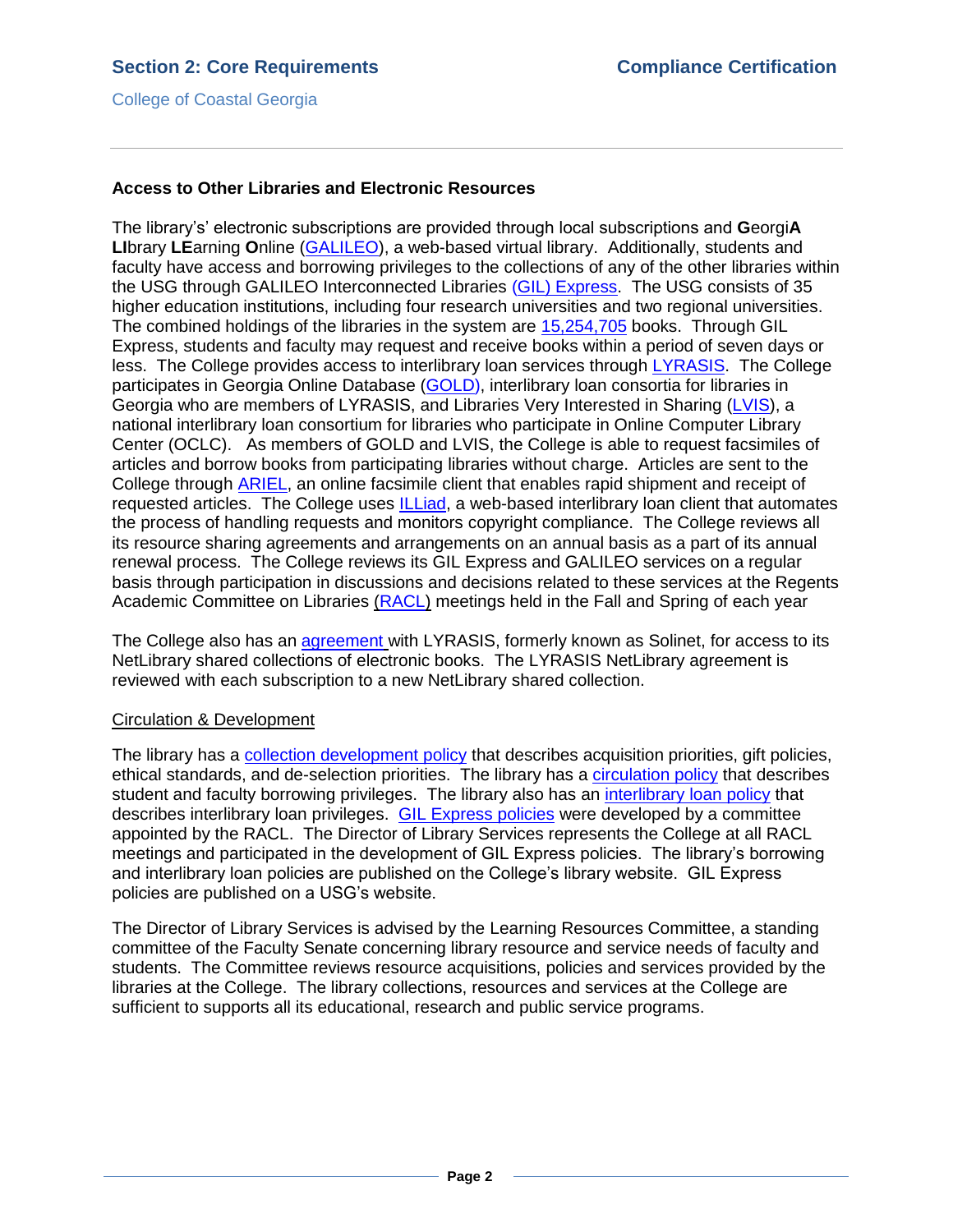# **Section 2: Core Requirements Compliance Certification**

College of Coastal Georgia

### **Collections**

The College assesses its library collection through collection analyses, use, and feedback from students and faculty. *WorldCat Collection Analysis* was used to assess the [age of the](2.9.rWorldCatCollectionAnalysisAge.pdf#page=1)  [collection,](2.9.rWorldCatCollectionAnalysisAge.pdf#page=1) as well as the distribution of resources by [format.](2.9.sWorldCatCollectionAnalysisMaterialType.pdf#page=1) The heaviest concentration of the collection was published between 1960 and 1999. Less than 10 percent of the collection was published after 2000. This fact has resulted in a project to deselect materials in the science and medical areas that were published prior to 2000 and increase the quantity of new publications in those areas. This project has been in progress since 2004. Today, close to 39 percent of the materials in the medical area of the collection were published after 2000. A comparison of the quantity of print books in the College's collection to the collections of libraries at comparable colleges and universities indicates that the College is above State of Georgia, national and comparison group medians for the number of print materials per person enrolled.

A comparison of the College's general circulation statistics and circulation transactions per person enrolled (FTE) to those of comparable colleges and universities indicates that the College is above the State of Georgia median, but below national and comparison group medians. The College is significantly above the State of Georgia, national, and comparison group circulation statistics for reserve materials. A comparison of the College's use of interlibrary loan resources to comparable colleges and universities indicates that the College is significantly above the State of Georgia, national and comparison group medians for borrowing and lending resources with other libraries. The College loaned [958 books](2.9.tNetLibraryUsage.pdf#page=1) to other libraries through GIL Express and while the College's students and faculty borrowed 501 books.

In 2006, the College participated in [LibQual](2.9.uLIBQUAL.pdf#page=1) along with 19 other Colleges within the USG. The College scored above the 19 other peer colleges on the questions regarding the ease of use of library tools for finding information, helpfulness of library orientations, ability students had to discern the difference between trustworthy and untrustworthy information, assistance from the library concerning access tools for finding resources independently and the assistance provided by the library on information skills needed for work or study.

### **Staffing and Services**

The Director of Library Services has a graduate degree in library science from an American Library Association accredited library school. The Director has a total of 16 years of experience in academic libraries. The College provides library and learning/information resources at its campus in Brunswick and at the Camden Center. The Director of Library Services is responsible for library and learning/information resources at both locations.

Consistent with the Board of Regents policies and with the Association of College and Research Libraries' (ACRL) statement on the "Terminal Professional Degree for Academic Librarians", the library in Brunswick is [staffed](2.9.vLibraryStaff.pdf#page=1) by three librarians who each have graduate degrees in library science from American Library Association accredited library schools. Both libraries in Brunswick and at the Camden Center are staffed by one library assistant. A more detailed overview of library staffing is provided in [Comprehensive Standard 3.8.3.](3.8.3.pdf#page=1)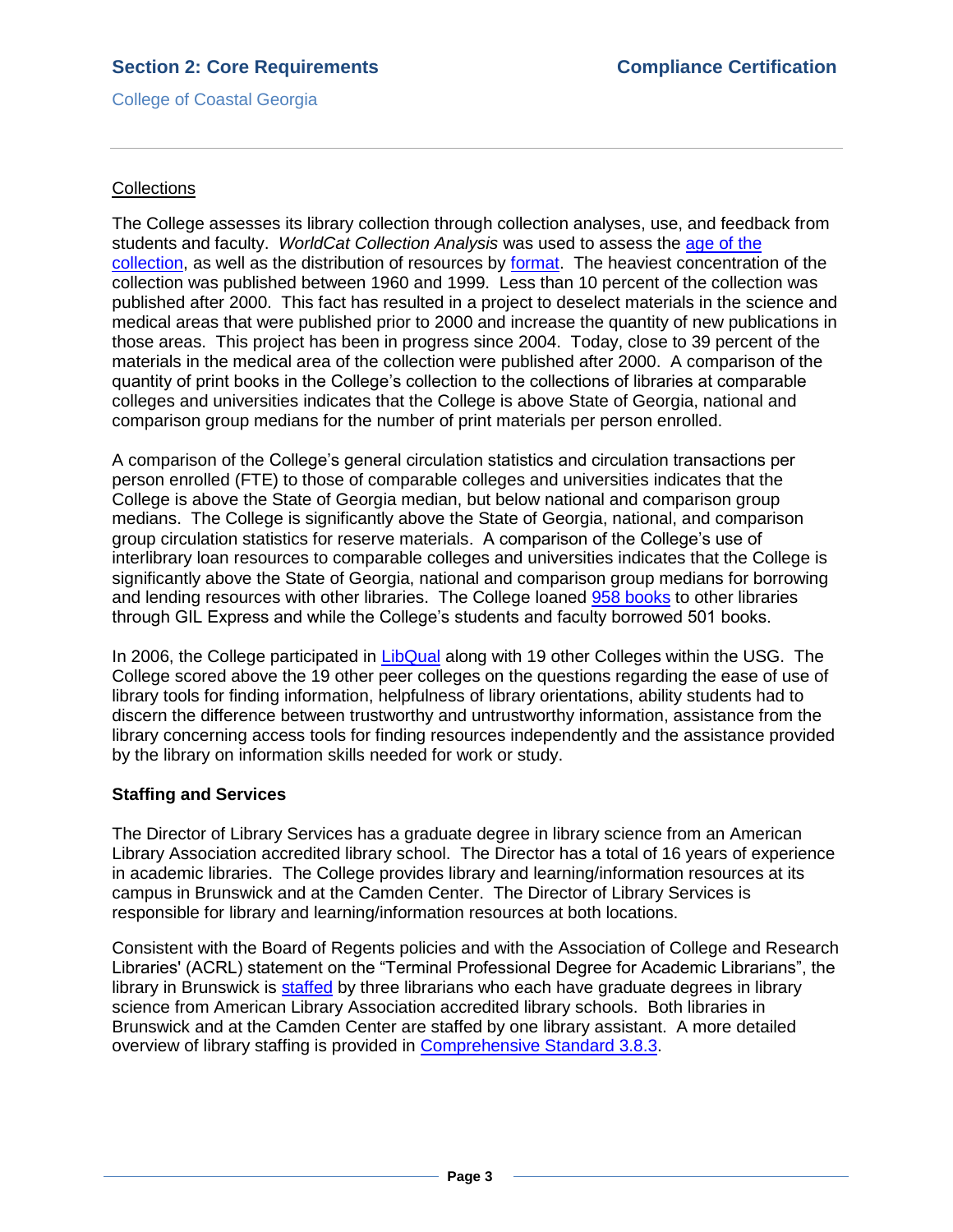College of Coastal Georgia

During all hours of operation, a professional staff member is available for assistance. Instruction is available at any time in both technology and research. Instruction is supplemented by the availability of [online research guides.](2.9.wOnlineResearchGuides.pdf#page=1) Faculty members can schedule subject-specific learning sessions for their classes, which can be conducted in the classroom or in the library. Students have access to reference appointments with reference specialists for more in-depth assistance than might be possible at a walk-up desk. These appointments may be requested via email or telephone. Reference and technology help for students, faculty, and staff is also available via email and telephone consultation.

The library offers both general and discipline-specific library research training sessions for students, faculty, and staff, in order to familiarize them with library resources and give them an introduction to basic research techniques. Training can be held in the library training room or in classrooms. Sessions held during regular class time will reach the most students and will target sources and services for that class time's particular needs.